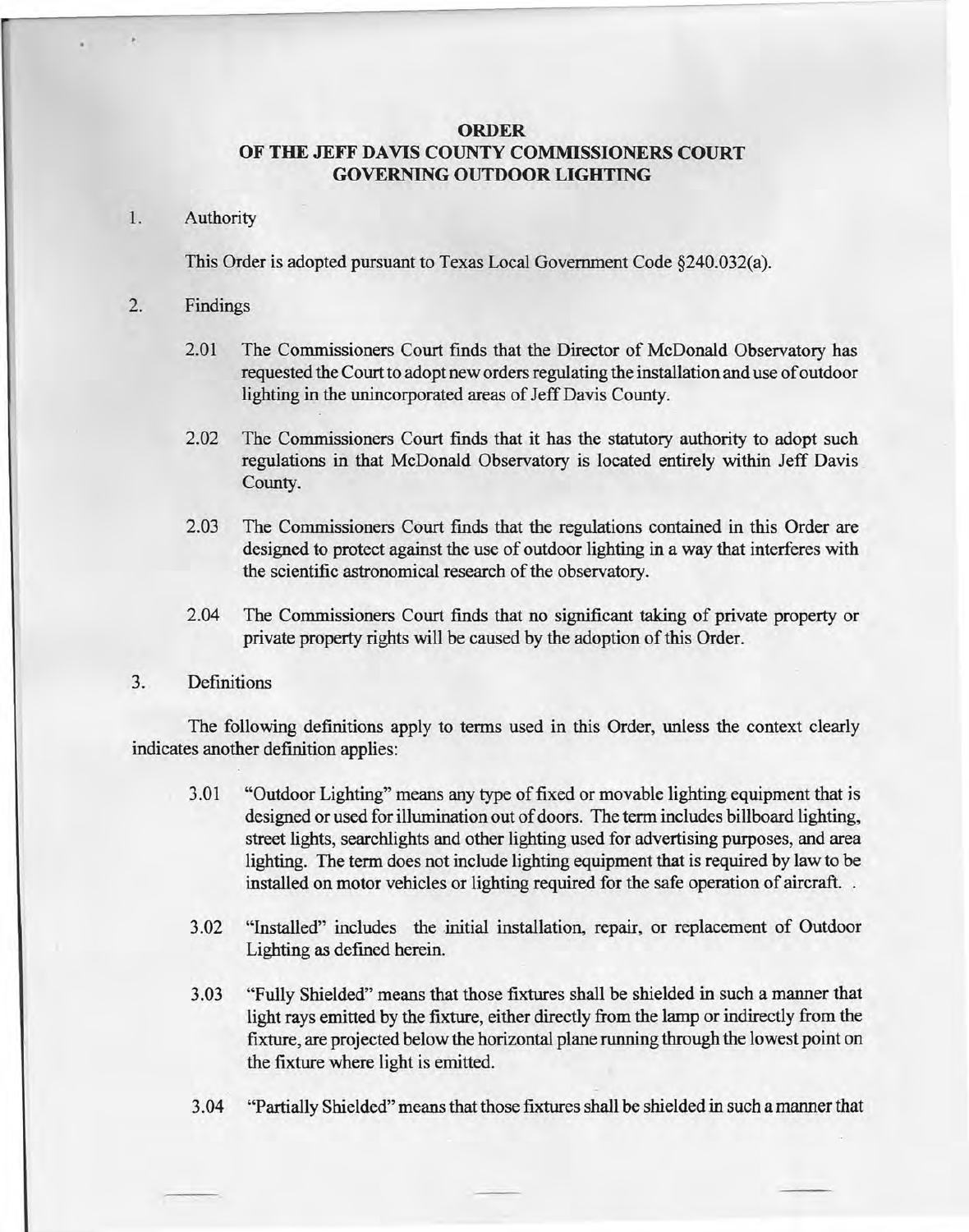the bottom edge of the shield is below the plane centerline of the light source (lamp), minimizing light above the horizontaL

- 3.05 "Spot Light" means a light fixture having a narrow beam.
- 3.06 "Flood Light" shall mean a light fixture having a wide beam.
- 3.07 "Internally Lit" shall mean illumination originating inside a transparent or translucent fixture, usually a sign designed to advertise a business or other public activity.
- 3.08 "F ootcandle" means a unit of measure of illuminance on a surface that is everywhere one foot from a uniform point source of light of one candle and equal to one lumen per square foot.

#### 4. General Requirements

4.01 New Lighting Installations

All Outdoor Lighting fixtures installed, replaced, or repaired after the effective date of this Order shall be fully shielded, except incandescent fixtures of less than 100 watts or 1,800 lumens (whichever output is reached first) and other sources of less than 70 watts, which shall be partially shielded. Light on the ground from nonincandescent fixtures shall not exceed 10 footcandles.

#### 4.02 Recreational Facilities

No outdoor recreational facility shall be illuminated by nonconforming means after midnight, except to conclude a specific recreational activity in progress.

4.03 Outdoor Building or Landscape Illumination

The unshielded outdoor illumination of any building, landscaping, or sign is prohibited. Incandescent spot lights of less than 100 watts or 1,800 lumens (whichever output is reached first) may be used, provided such fixtures are partially shielded to prevent light from being emitted away from the target of illumination.

4.04 Existing Fixtures Not Subject to Regulations

Except for Spotlights, Floodlights, and commercial advertising signs, outdoor lighting fixtures existing and installed in accordance with the law in effect immediately prior to the adoption of this Order are not subject to these regulations until such time as that existing fixture is repaired or replaced, at which time the fixture must be brought into compliance with this Order.

4.05 Searchlights

VOL <u>9</u> PAGE 771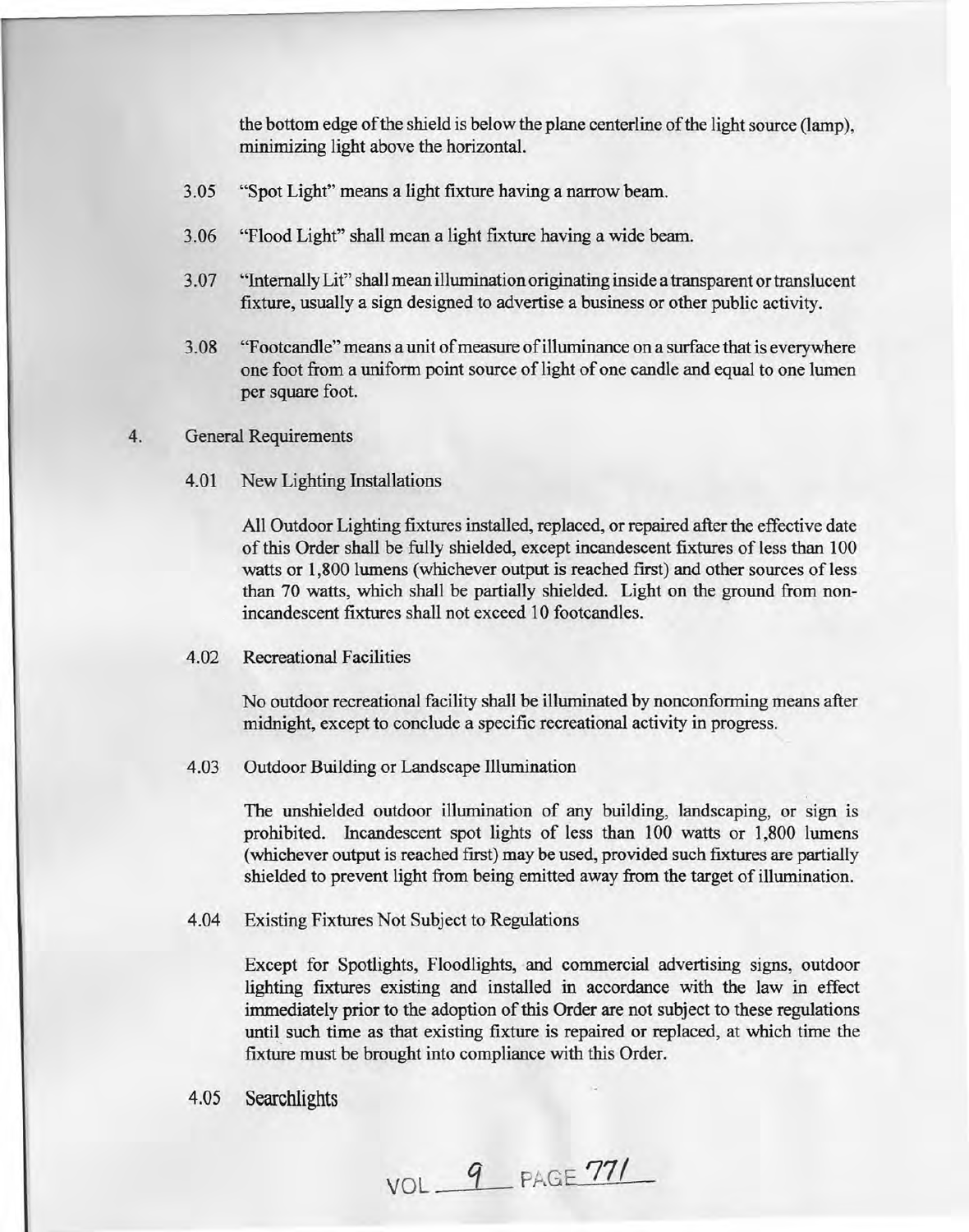The use of searchlights for advertising purposes is prohibited.

4.06 Spot Lights and Flood Lights

Spot Lights and Flood Lights mounted for area lighting shall be mounted so that the axis of illumination is at an angle not more than 20 degrees from the vertical line between the fixture and the ground, as demonstrated in Exhibit 1 to this Order.

4.07 Mercury Vapor

The installation of mercury vapor fixtures is prohibited.

4.08 Signs

Lighting for internally or externally lit outdoor signs shall be turned off at the time the business closes for the evening or at midnight, whichever is earlier, and shall not be again turned on until 6:00 a.m or the time the business opens, whichever is later.

## 5. Exemptions

Any person or entity may apply for a temporary exemption from the requirements of this Order by presenting the request, in writing, to the County Judge. Exemptions will only be granted where extenuating circumstances make compliance with this Order impractical or impossible.

- 5.01 The County Judge shall, within five business days of receipt of the complete request, approve or deny the request.
- 5.02 The County Judge may make approval contingent on the satisfaction of such conditions as are deemed appropriate.
- 5.03 In the event of an incomplete application, or if additional information is needed, the County Judge shall notify the applicant of the information needed. If the applicant has not furnished the requested information within five business days, the application shall be automatically denied.
- 5.04 In the event the applicant is not satisfied with the decision of the County Judge, the matter may be appealed to the Commissioners Court.
- 5.05, Any application for exemption shall contain, as a minimum, the following information.

Name of the person or entity requesting the exemption Address and Phone Number for Contact Person Proposed use of Outdoor Lighting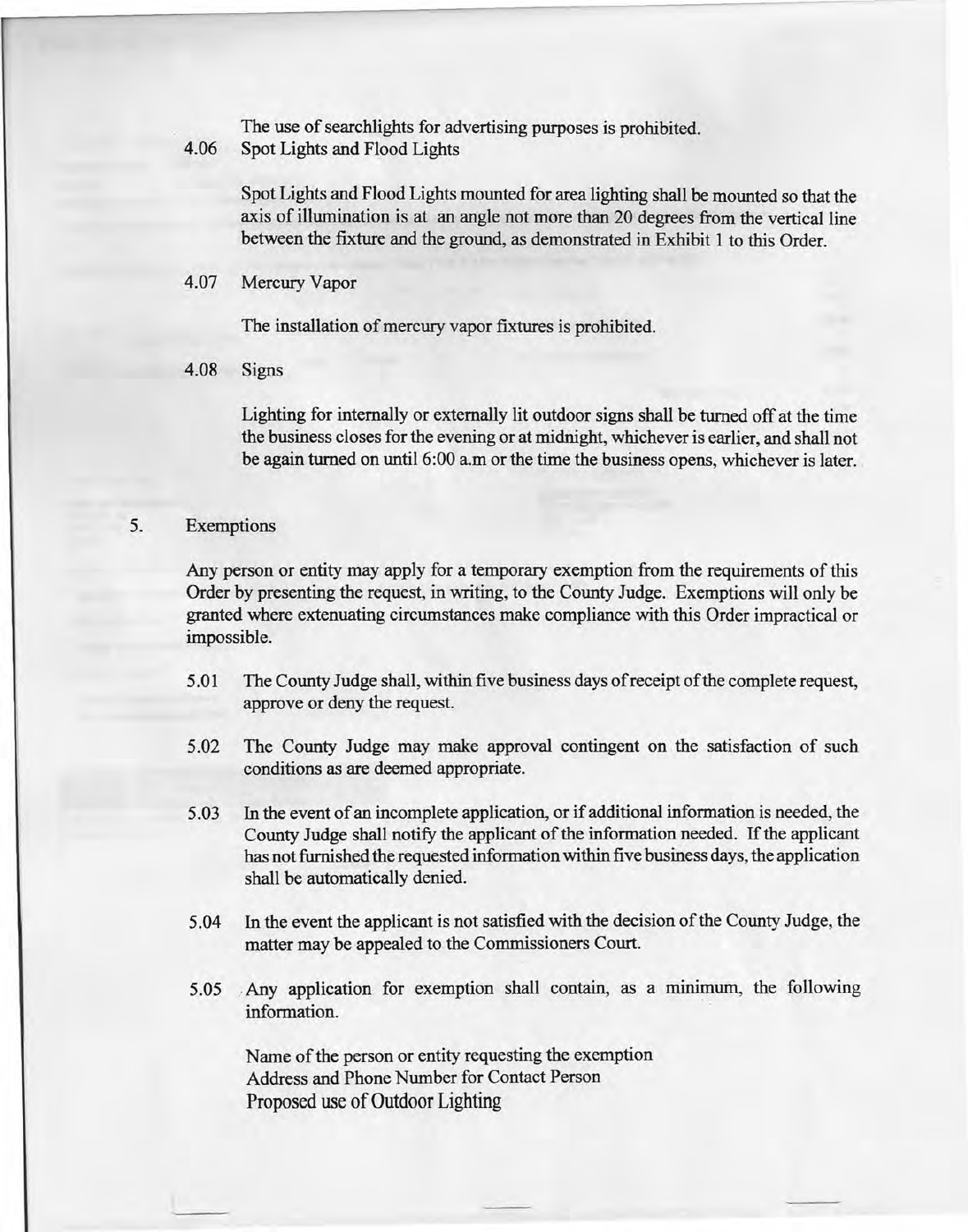Type of lamp to be used, including manufacturer's model number Type of light fixture used, including manufacturer's model number .Total wattage of lamp or lamps Proposed location of outdoor light Beginning and ending date of proposed exemption Reasons why it is impossible or impractical to comply with this Order

### 6. Provisions Not Applicable

The provisions of this Order do not apply to the following types of outdoor lighting:

Lighting used temporarily by law enforcement, fire, EMS, or utility personnel to assist in a response to an emergency

Lighting operated by a public school for extracurricular events (including practices), provided such lighting is used only immediately before, during, and immediately after the event

Lighting owned or operated by a religious organization established before the year 1905, provided the religious association is incorporated under Texas law, owns at least 600 contiguous acres in Jeff Davis County where the lighting system will be operated and operates the lighting system for no more than ten consecutive days in each calendar year.

- 7. The property owner or the person in actual control of the property is responsible for compliance with the regulations imposed by this Order.
- 8 Enforcement

This Order is enforceable by any peace officer.

9. Offense and Penalty

A person commits an offense ifhe intentionally, knowingly, or recklessly violates a provision of this Order and fails to correct that violation within ten days of receiving written notice of the violation. Notice sent by United States mail shall be deemed received three days after mailing. An affidavit of mailing shall be sufficient proof of mailing. Notice given by any other method shall be deemed received at the time of actual delivery.

An offense under this section is a Class C misdemeanor.

10. Intentional Illumination of Observatory Facility

VOL *q* PAGt: **713**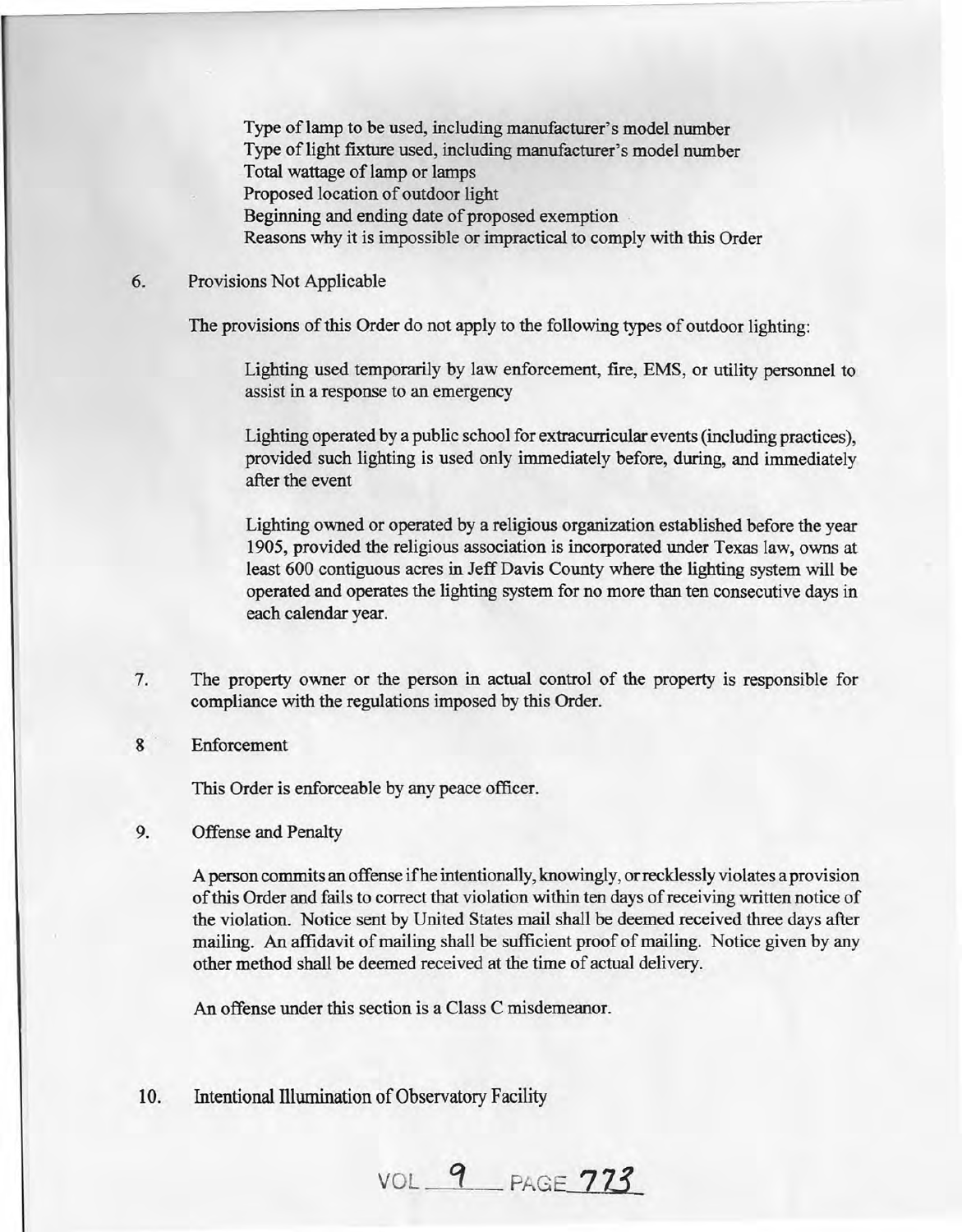A person commits an offense if he intentionally or knowingly directs the light from a spotlight or other lighting device at an observatory facility between sunset and sunrise with the intent to annoy, harass, or interfere with scientific research being conducted at the University of Texas McDonald Observatory. Prior notice of violation is not required for an offense to be committed under this section.

An offense under this section is a Class C misdemeanor.

11. Effective Date and Repeal of Prior Orders

This Order shall be effective on December 1,2007. Upon the effective date of this Order, all prior orders of this Court relating to the regulation of outdoor lighting, including but not limited to the Order of November 14, 1983, recorded at Volume 5, Page 213 of the Commissioners Court Minutes of Jeff Davis County, Texas, are repealed.

ADOPTED this 9<sup>th</sup> day of October 2007 by a vote of  $\overline{5}$  ayes and  $\overline{O}$  noes.

George & Guilh

George E. Grubb Jeff Davis County Judge

ATTEST:

Sue Blackley **Sue Blackley Jeff Davis County Clerk**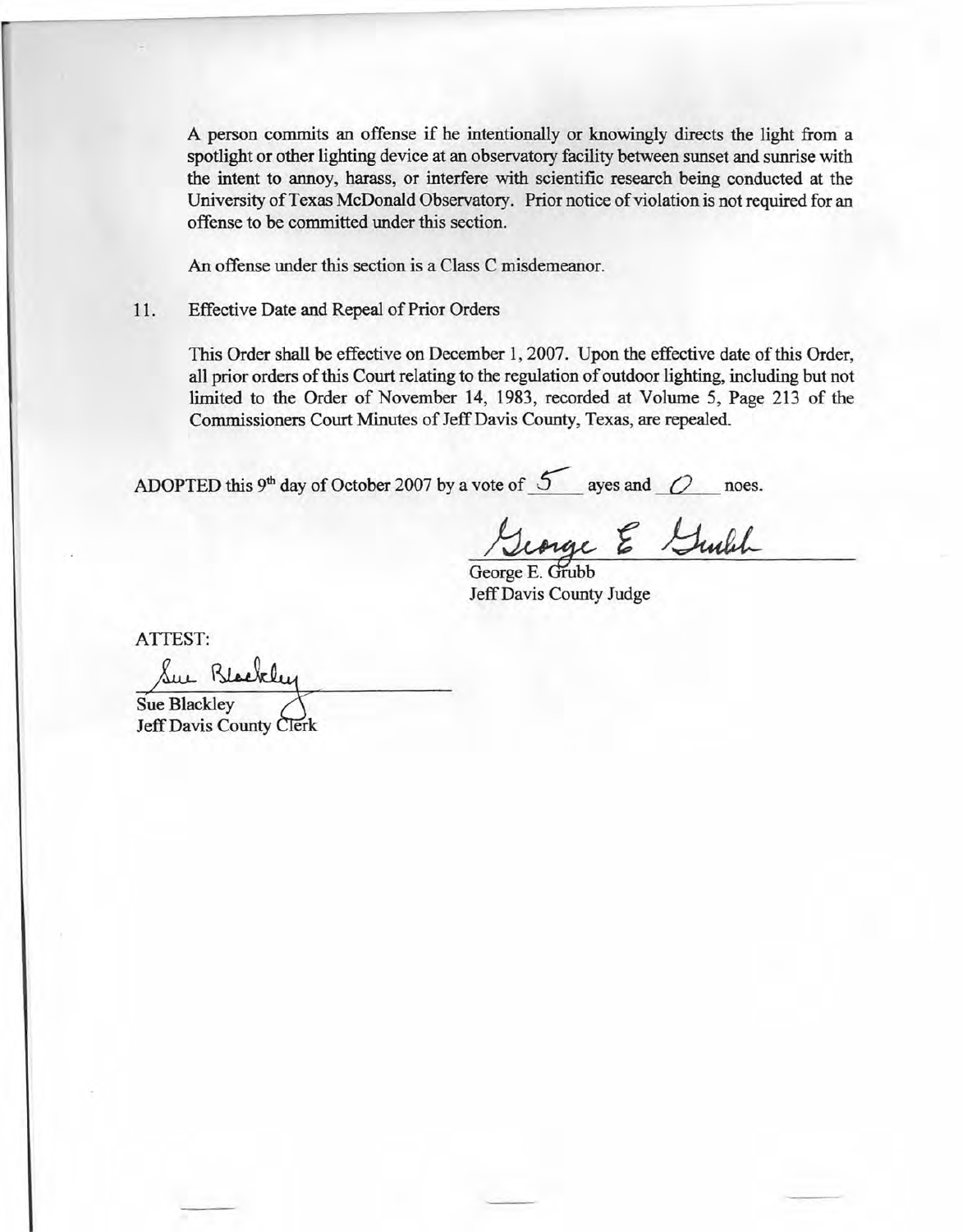|                      | Floodlight                           |        | <b>EXHIBIT</b> |
|----------------------|--------------------------------------|--------|----------------|
| Vertical             | $20^{\circ}$<br>Axis of Illumination |        |                |
| $\ddot{\phantom{0}}$ |                                      | Ground |                |

Exhibit 1. For spotlights and floodlights mounted overhead on poles and used for area lighting, the axis of illumination shall be adjusted to an angle not more than 20 degrees from the vertical line between the fixture and the ground.



Exhibit 2. A tool for aiming lights as in Exhibit 1, above. Place the .upper edge of the tool against the lens, and adjust the fixture so the bubble shows level.

VOL 9 PAGE 775